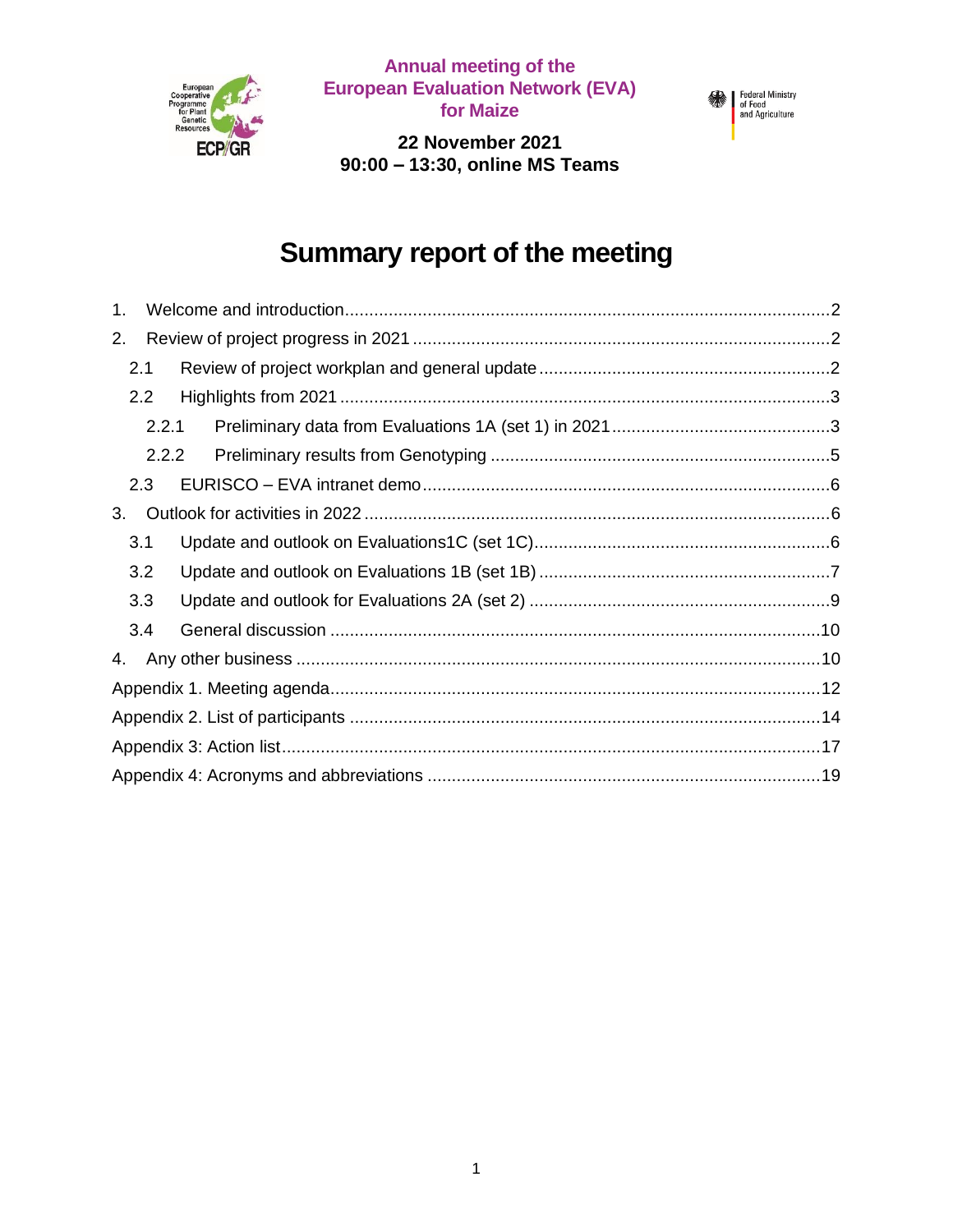The meeting took place on 22 November 2021, 9:00 to 13:30, on MS Teams. The agenda of the meeting is attached as Appendix 1 and the list of participants as Appendix 2.

### **1. Welcome and introduction**

The EVA Coordinator, Sandra Goritschnig, opened the meeting, reminding participants of the expected outcomes of the meeting and highlighting the shared documents folder of the network, where partners could find all relevant templates and reference documents.

# **2. Review of project progress in 2021**

#### **2.1 Review of project workplan and general update**

The EVA Coordinator presented a general update on the EVA project. The EVA website had been updated, partners were invited to visit it at [https://www.ecpgr.cgiar.org/european-evaluation](https://www.ecpgr.cgiar.org/european-evaluation-network-eva/eva-networks/maize)[network-eva/eva-networks/maize](https://www.ecpgr.cgiar.org/european-evaluation-network-eva/eva-networks/maize) and provide feedback. Partners were informed of an additional no-cost extension of the project until November 2023, granted by the German donors in February 2021, and intended to compensate for delays in the implementation of the project due to Covid-19, including the lack of opportunity for strategic discussions during in-person project meetings. The EVA maize network currently had 18 partners from nine countries, including 11 genebanks and research institutes and 7 breeding companies. The Cooperation Agreement had not yet been signed by all partners; as soon as this is completed a compiled document with all signature pages would be made available on the network sharepoint. The EVA-EURISCO intranet, the platform to store and display phenotypic data collected in the EVA network, was nearing completion and was presented during the meeting.

Based on a survey among partners and discussions conducted in 2020, a workplan had been developed (outlined in Figure 1), which foresees evaluation of accessions sets divided into three steps: 1) an initial characterization of all accessions in a set conducted in fewer locations and with fewer replicates (Evaluation A), 2) a selection of a subset of accessions based on Eval A and genotyping information for which in-depth evaluation for agronomic traits, biotic and abiotic stresses are conducted in more locations and with more plants and replicates (Evaluation B) and 3) generation of hybrid populations from the subset using company testers, for evaluation of relevant agronomic traits (Evaluation C). The setup of this workplan requires that genotyping information is available before, or at the same time, as results from Evaluations A, as both inform the following Evaluations.

Project funds were available for multiplication and hybrid production of up to 750 accessions in total, or three sets of 250 accessions. Due to Covid-19 restrictions, however, the first two sets of accessions were smaller, leaving some unused funds which could potentially be used for other activities within the project, e.g. lab tests by public sector partners. A budget revision to accommodate this would need to be discussed in the group and accepted by the donor.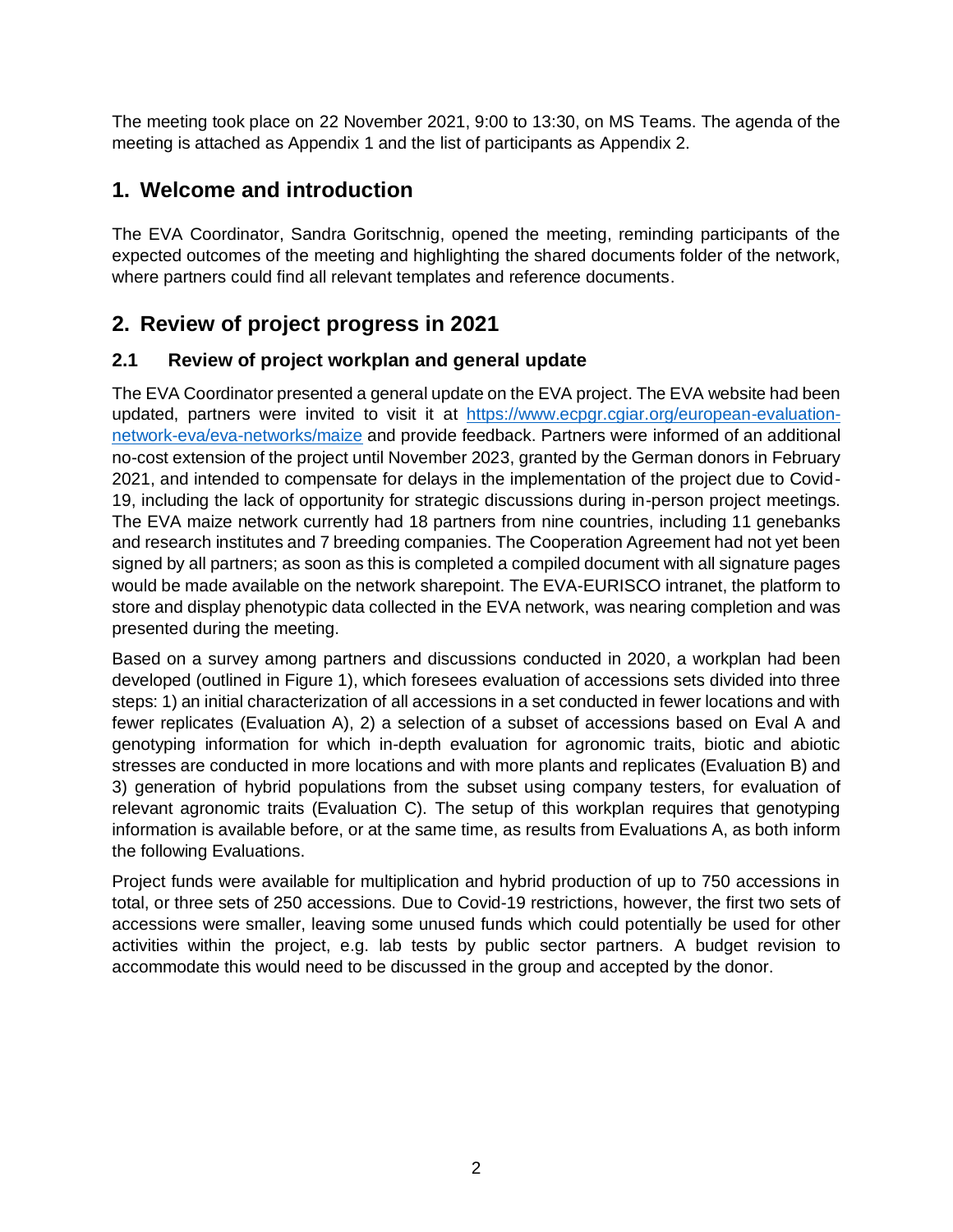

Figure 1. Schematic workplan of the EVA-Maize Network. Evaluations are conducted in sequential format, with production of hybrid populations outsourced to winter nurseries of network partners.

#### **2.2 Highlights from 2021**

During 2021, a first evaluation cycle was conducted on 218 maize accessions in between four and six environments per accession. Several genebanks regenerated maize accessions for the next evaluation cycle. Genotyping of all accessions was performed by INRAE. Partners shared their experiences from the first evaluations with the participants, highlighting any problems with the trial or the provided protocols and data collection templates.

#### **2.2.1 Preliminary data from Evaluations 1A (set 1) in 2021**

Violeta Andjelkovic (MRIZP, Serbia) reported that their trial had not experienced any major problems, except that the current setup provided too little material for determination of moisture content and proposed to increase the number of rows or plants in a plot to ensure sufficient material was available for evaluation of all relevant traits. She also reported some difficulty with scoring early vigor and suggested that the scoring protocol for this trait should be clarified. Furthermore, because of phytosanitary restrictions, import to and export from Serbia could be delayed and more seeds should be provided by partners where possible to allow phytosanitary testing during import and so that material is already available for generation of testcross populations. Additional comments on criteria for the selection of future accessions sets were brought up for the general discussion.

Rosa Ana Malvar (CSIC, Spain) presented the trials conducted in Pontevedra, one of two sites where all accessions were evaluated. Variability was observed for all traits, except tassel type, and ear samples had been collected for further characterization, during which the ears will also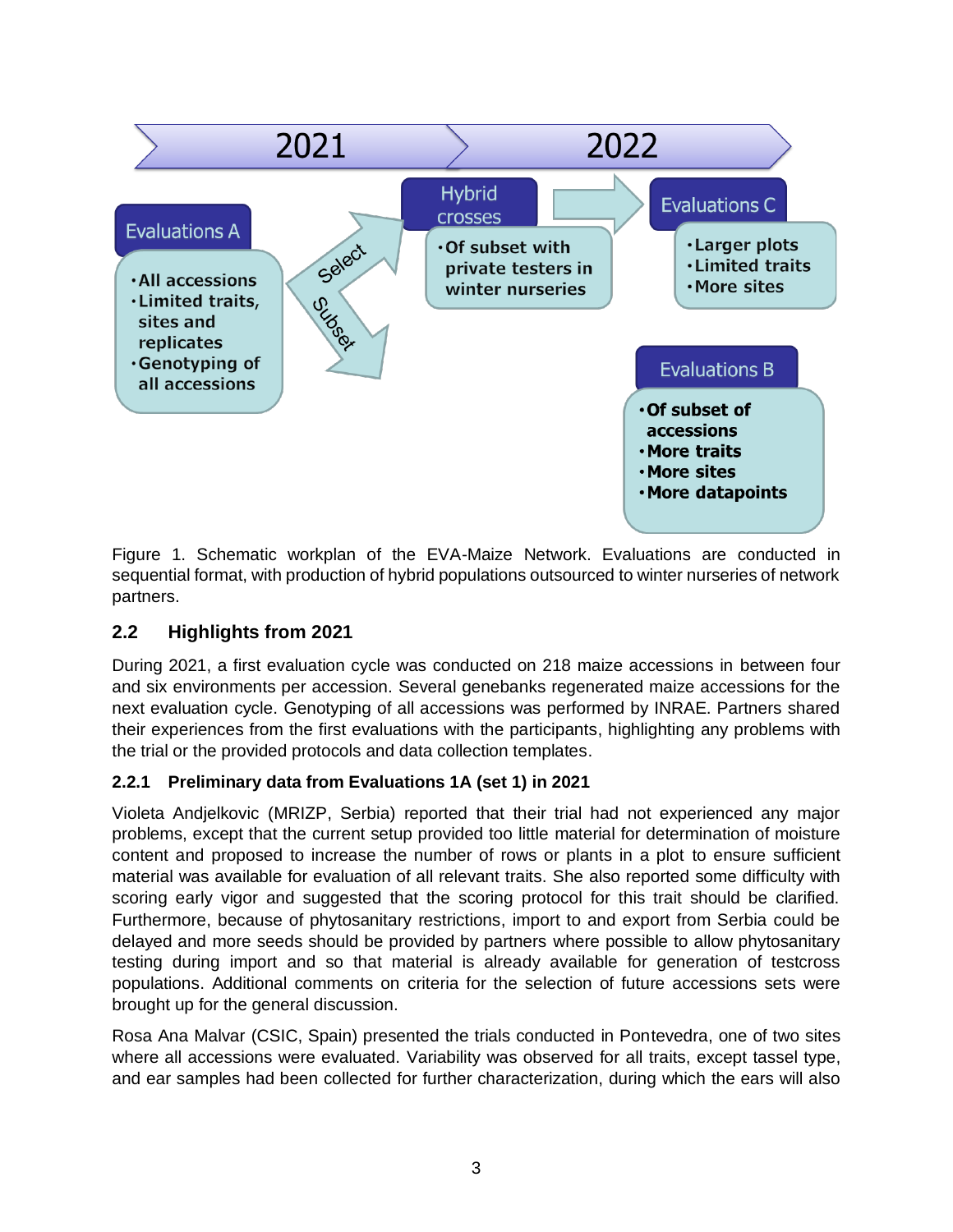be photographed. It was noted that some accessions may have been previously misclassified according to their precocity data.

Bettina Kessel (KWS, Germany) provided feedback on their trials conducted in Germany, France and Italy, which focused on biotic stresses (Fusarium ear rot and NCLB). She noted that the indicated maturity rating of some accessions did not fit with the selected trial site. For Fusarium ear rot, they performed artificial inoculation, using *F. verticilloides* and *F. graminearum*, as the two strains have a different geographic distribution and infect maize of different precocity. The accessions showed good variation for all traits in the different locations, even for NCLB resistance, corresponding to different races of the fungus. She suggested that NCLB should be evaluated in more locations in order to identify the most resistant material against multiple races. Owing to its low heritability Fusarium ear rot should be evaluated with at least two replicates per location. Additional clarification was requested on how to use the data template effectively.

Danela Murariu (Suceava Genebank, Romania) reported on the trials conducted on 51 accessions in Romania, collecting data for more than 20 traits. During the growing period, the trial experienced some extreme weather, including very low temperatures in May affecting emergence of plants as well as extensive rain and hail in July. Their trials identified several accessions with cold tolerance or resistance to *F. moniliforme*. The only problem experienced during this trial were some inconsistencies between protocol and scoring scale in the data template for the trait "early vigor".

B. Kessel pointed out that *F. moniliforme* is the old name of *F. verticilloides* and suggested that the Fusarium data from the different trials and different strains be compared, and resistant accessions tested again in suitable multiple locations with the different strains.

Carlotta Balconi (CREA-CI, Italy) reported on the trial conducted on 54 accessions in Bergamo, Italy. She highlighted that for the majority of accessions, the germination was low and fewer than the expected 30 plants grew to maturity, suggesting that more seeds should be provided initially to ensure enough material was available for evaluation. They noticed large variability in some traits for Spanish and Romanian landraces and took pictures of ears at harvest. Some landraces were also multiplied during this evaluation and could be used in future trials. They experienced some difficulty scoring stalk rot with the provided protocol, suggesting that it should be revised. In addition, some traits showed little variation, also because allowed scores did not include intermediate values; thus it was suggested to increase the range of allowed values for several traits.

Alexandre Strigens (DSP Delley, Switzerland) reported on their trial on early maturity accessions in Switzerland, noting that several accessions were much earlier than predicted from their maturity rating. Plant vigor was good for their trial but a hailstorm in late June resulted in a number of snapped stalks and lodged plants and heavier than normal infection with smut fungus. Ears had recently been harvested and associated traits were being collected. He pointed out that Switzerland, being outside the EU, seed distribution could be impacted, and also agreed with the suggestion that more seeds should be included in shipments from/to Switzerland. He further suggested to revise the protocol for smut fungus, to include descriptions where the fungus was observed and also to include more intermediate values in the scoring scale.

Alain Charcosset (INRAE, France) presented the French trials in Ploudaniel, where also the full set of 218 accessions was evaluated. They experienced uncommon bird damage in their field, resulting in reduced plant density but were able to evaluate flowering time, plant height as well as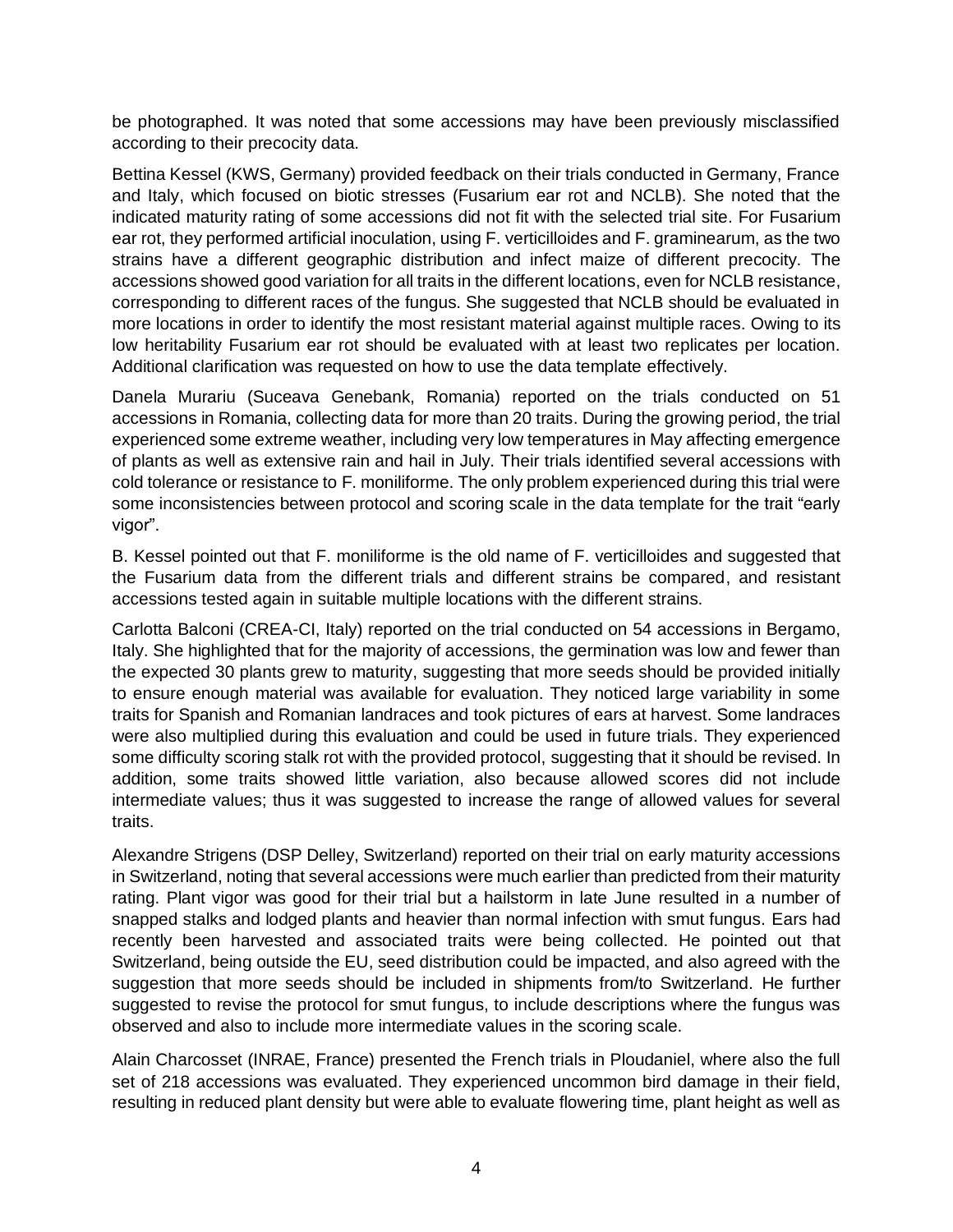a rough estimate of resistance to some diseases. He noted that the range of flowering time was very high among accessions, with 45 days between the earliest and latest accessions, but it was highly correlated between the trials where all materials were evaluated. Preliminary analysis of the phenotypic data was done to inform the selection of accessions for hybrid production.

#### **2.2.2 Preliminary results from Genotyping**

Stephane Nicolas (INRAE, France) presented preliminary results from genotyping of 416 EVA accessions, following the same protocol as in a recently published study analysing worldwide landraces (Arca et al, 2021: [https://doi.org/10.3389/fpls.2020.568699\)](https://doi.org/10.3389/fpls.2020.568699). Briefly, maize populations were sampled using 15 plants and the DNA genotyped using 50k SNP arrays. The resulting data was used to predict allelic frequencies allowing comparison of landraces with a modified Roger's distance matrix. Further analyses investigated hierarchical clustering, principal components (PC) and structural analyses.

In their published study, they had identified seven genetic groups highlighting clear geographical trends with latitude and longitude, indicating that structure was driven mostly by adaptation and isolation by distance. Using these data as a structure, the EVA accessions were assigned to the different genetic groups according to genetic similarity, where possible. Overall, the landraces displayed large genetic diversity, except for some accessions provided by the same genebank. PC analysis highlighted some landraces that extended the genetic diversity observed in the published set. The genotyped accessions included already phenotyped accessions as well as those still in the pipeline and would inform selection of the next set of accessions.

Together with preliminary phenotypic data on flowering time, hierarchical clustering was used to select landraces for hybrid production, using their assignment to the seven genetic groups to guide the choice of « testors » to produce hybrids and also to eliminate redundancy between landraces by removing landraces genetically close based on their MRD distancesv from the subsets.

During the discussion, C. Balconi proposed to include other accessions from the Italian collection in the EVA materials to extend the variety from the Italian flint material that was already provided. A. Charcosset commented that the first sets were selected with speed and constraints faced by genebanks due to Covid, but the criteria for a third set could be optimized with a view to maximising diversity of the overall set to allow a global analysis of all evaluated accessions. In this regard, there would be a need to balance the contributions from genebanks to eliminate bias towards certain accession types. He also noted the low diversity observed in some landraces, which could be explained by low diversity in the field or the multiplication protocol applied to these accessions, and thus suggested to review the multiplication process for these accessions to identify potential bottlenecks of diversity. Finally, INRAE also involved some student researchers to work on combining the phenotypic and genotypic data and these results would be presented during the next meeting. S. Goritschnig reminded participants that funding within the current project provided for multiplication and genotyping of up to 750 maize accessions, thus there is room to identify a balanced third set for multiplication in 2022.

Genebank partners were reminded to ensure the material included in multiplications and sent for evaluations was also included in the genotyping pipeline and sent to INRAE for this purpose.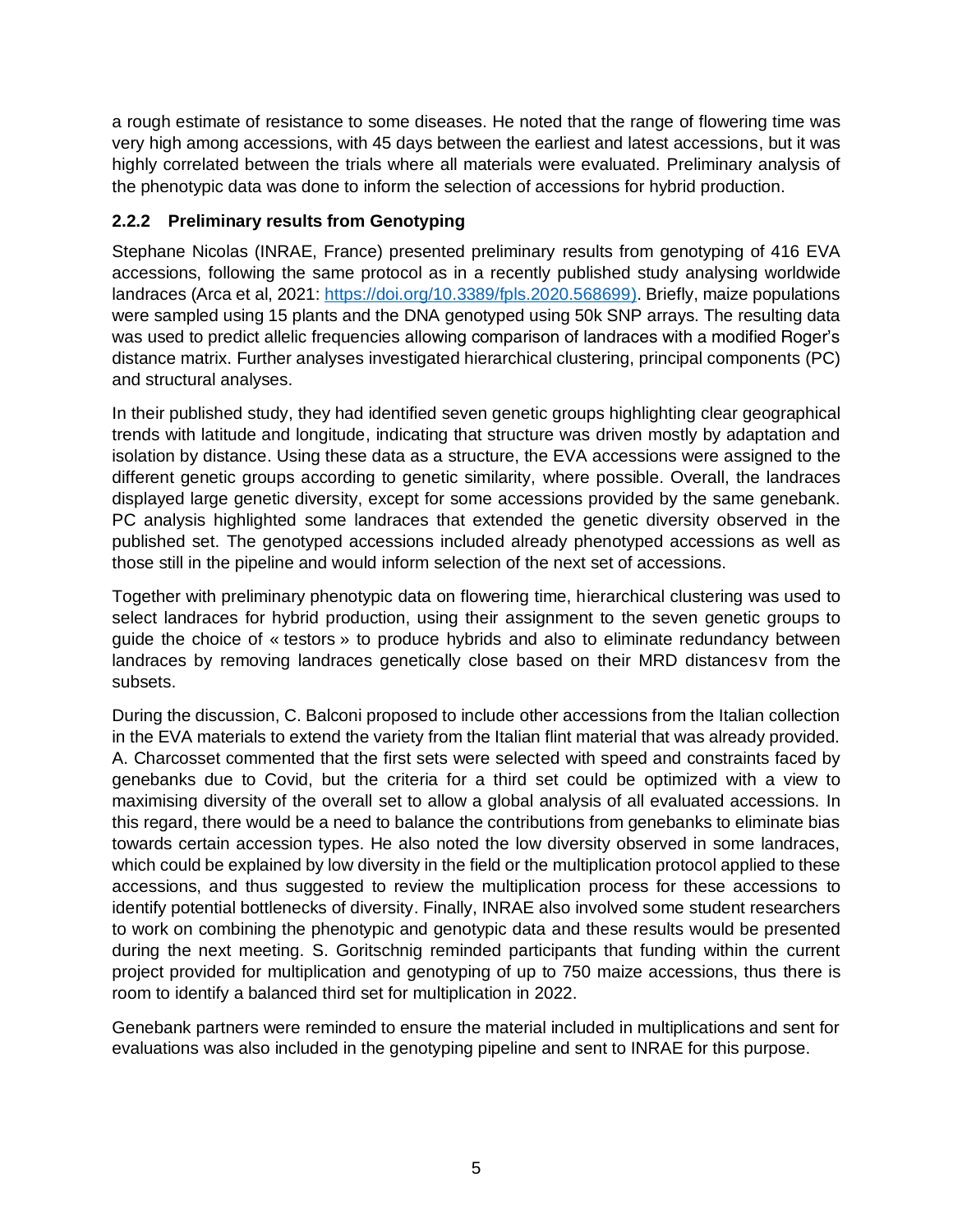#### **2.3 EURISCO – EVA intranet demo**

Suman Kumar (IPK, Germany) provided a live demo of the EURISCO-EVA intranet platform, a database intended to store and visualize the phenotypic data collected in the EVA trials. A beta version of the platform had been commented on by some partners and feedback would be incorporated in the next iteration. It was expected that the intranet would be accessible for the EVA maize partners at the beginning of 2022.

The EURISCO-EVA intranet stores relevant metadata information on partner organizations, trials, evaluated accessions and traits. Phenotypic data could be filtered using simple searches and visualized in graphs. Pivoted tables allow comparison of accessions based on scores for different traits. The platform should provide intuitive access to the different datasets and guidance material would be developed to assist partners in its use. Trainings for the use of the platform would also be provided as necessary.

The EURISCO-EVA intranet would be available to store data for the EVA networks as long as they were operational, and as long as ECPGR continued to support EURISCO. Data from the project would ultimately be included in the EURISCO database and thus become publicly available.

Partners appreciated the efforts into developing this database platform, looking forward to being able to use it soon. One comment on improving the displayed data was to provide the link between the different data points and to be able to draw distributions as well as correlations and principal component analyses from the existing data. Visualization of the data was currently limited to some data combinations but these functionalities can be extended based on user feedback.

Pictures of accessions can be uploaded to the database and R. Malvar (CSIC) confirmed that she would be taking pictures of the ears and kernels for the first set of accessions during the final phenotypic scoring. Partners were reminded to include standard colour scales when taking photographs, in order to facilitate comparisons.

Genotypic data would not be stored on the intranet due to storage limitations, but metadata would be displayed, as well as links to the public repository where the data will be hosted. Additionally, options to store analysis results of the genotyping on the EURISCO-EVA platform would be explored.

Partners were reminded to provide raw data for their trials to facilitate the statistical analysis in the database and to use one data file per experiment to prevent mix-ups of data. S. Goritschnig noted that the intention was to curate the data from the 2021 evaluations and include them in the database over the coming months so that these were available on the platform when it was rolled out to partners in spring 2022.

# **3. Outlook for activities in 2022**

### **3.1 Update and outlook on Evaluations1C (set 1C)**

During a meeting in early October, the network had discussed the selection of the subset of accessions for production of hybrid populations by partners in their winter nurseries. Minutes of the meeting were available for project partners on the sharepoint.

For the selection, several parameters were taken into account: 1) accessions were assigned to genetic groups as described above based on available genetic data, 2) redundancy was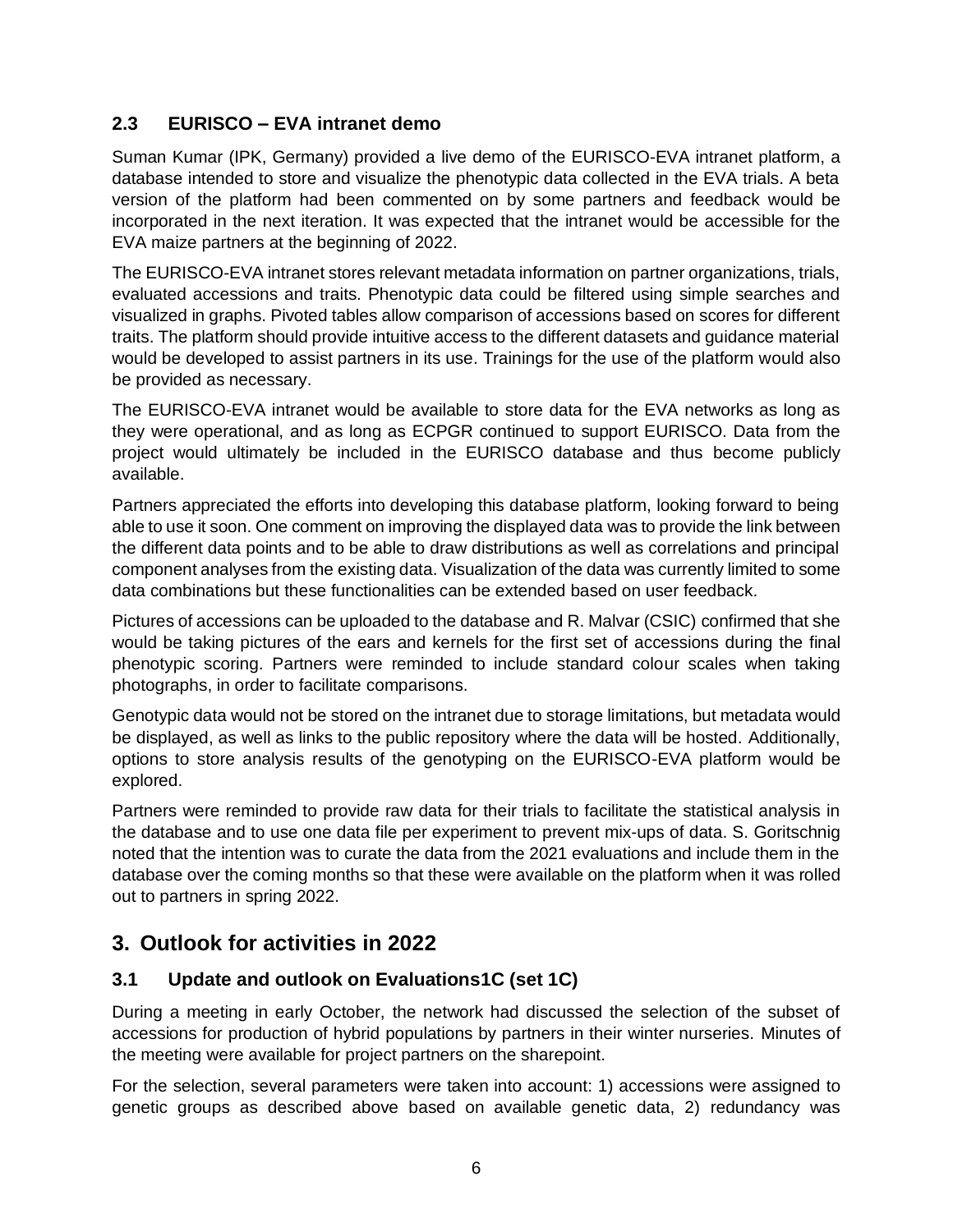minimized by avoiding selection of genetically close accessions and maximize genetic diversity in the selection, 3) phenotypic data from Evaluations 1A were used to select accessions with flowering times in a suitable range for the testers.

The choice of tester was also done based on the genetic data and partners RAGT, Lidea Seeds and DSP Delley selected to use an Iodent tester to be crossed with flint-type material of relatively early maturity. MRIZP selected to focus on dent-type materials of later maturity, which would be crossed with several testers. In total, for this subset 1C 86 accessions were selected from the original 218, of which 36 would be crossed with more than one tester, creating some overlap to provide links between different testers used. Thus 107 populations, with a predicted FAO rating of 200-400 and 29 populations with FAO>300, would be produced. Information on the selected accessions and matched testers was made available on sharepoint. Populations would be produced in winter nurseries in Chile and seeds were expected to be available for distribution to evaluators in March 2022.

Based on the populations that would be available for evaluation in 2022, the offers for evaluations were reviewed to match the sites and populations in terms of maturity. The target was to evaluate each population in five locations with two replicates and partners noted their preferred capacity in terms of maturity and trial size.

Nenad Delic (MRIZP, Serbia) offered to evaluate 24 hybrids each for maturity groups 400 and 500 in up to four locations with up to two replicates, with more locations possible if fewer replicates were needed. The offered locations represented diverse microclimates and thus provided a good variety of environments. This would mainly cover the hybrids produced in their own winter nursery, but seeds could also be forwarded to other partners if enough were available.

Amelie Le Foll (MAS Seeds, France) offered to evaluate hybrids of a higher maturity in one location in Southern France, but noted they may be flexible to also offer a location more suitable for early material in central France.

Carole Derue (Lidea Seeds, France) had originally offered a location in France with a focus on lower maturity material, but could possibly split into two locations to also accommodate higher maturity populations, if necessary.

Alexandre Strigens (DSP Delley, Switzerland) offered an early maturity trial, also Stephane Melkior (RAGT, France). Alain Murigneux (Limagrain, France) was not present at the meeting but had previously indicated that they were flexible in their trial location to best suit the project.

Based on feedback received from the partners, a matrix would be generated to maximize the numbers of trial sites per population, based on a proposal developed by Cyril Bauland (INRAE). S. Melkior suggested that the seed distribution could be centralized, perhaps by INRAE, but this would need to be confirmed. Partners were also invited to comment on the proposed traits for evaluation and associated protocols and scoring templates, which would be updated in time for the trials.

#### **3.2 Update and outlook on Evaluations 1B (set 1B)**

As outlined in the workplan, a subset of the accessions evaluated in 2021 would be evaluated more in depth for further traits in additional locations and with more replicates in 2022. Overall, the combination of different approaches and trials would generate large amounts of data for the accessions and offer a complete picture of their characteristics. The selection of the subset could be aligned with that used in hybrid production (set 1C) to maximize genetic diversity in the set but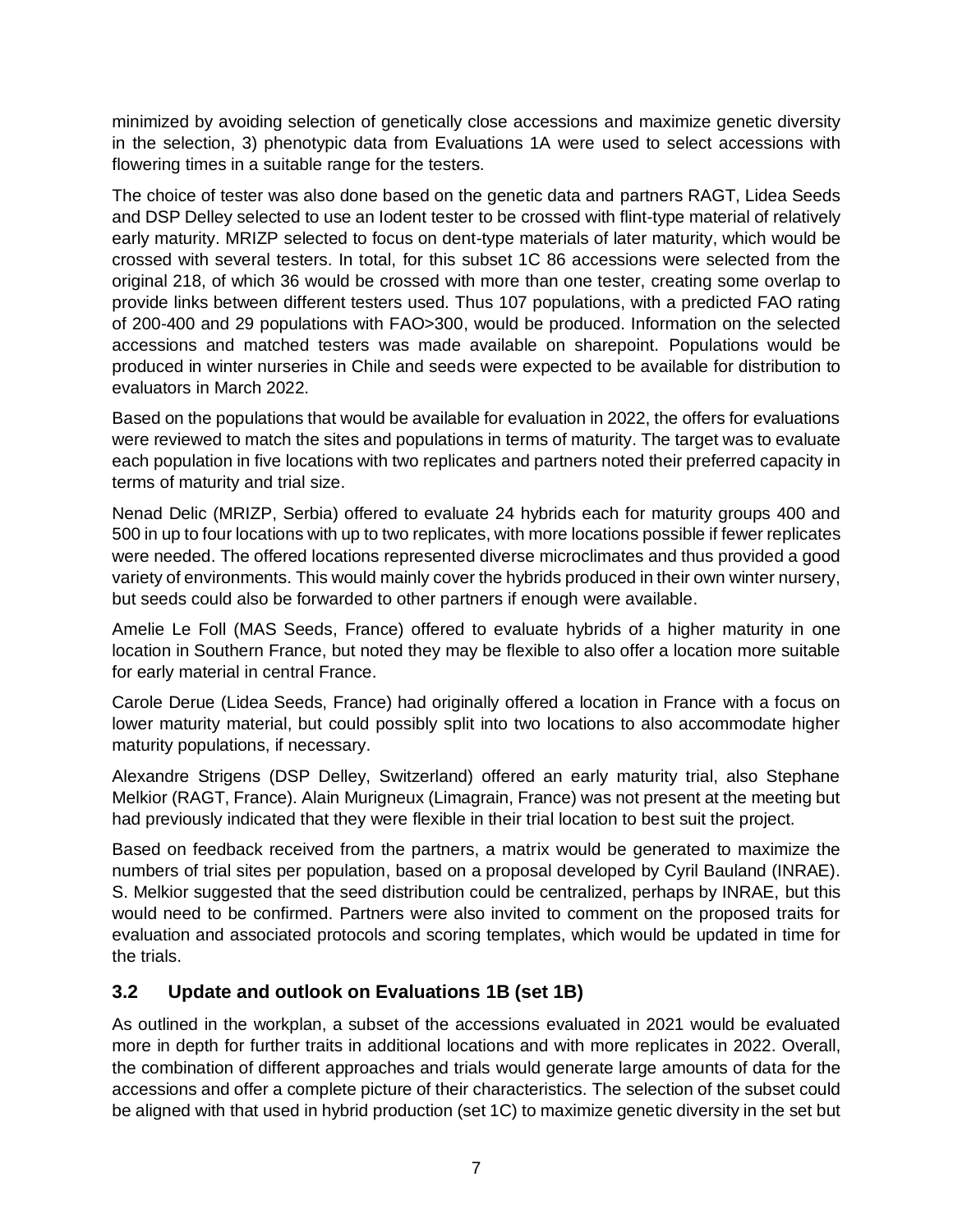the set could also include additional lines of interest based on available phenotypic data. It was noted that a pitfall of the selection based on genotype groups was that it favoured small clusters, while larger clusters have fewer representative accessions. To facilitate the selection of interesting accessions not included in set 1C, the available genotypic and relevant phenotypic data would be combined for all accessions, and used to identify very early or very late accessions that were not suitable for hybrid production, as well as those with other interesting characteristics that may be useful to further evaluate. This would also help to identify any bias which may have been created in the initial selection.

Seven partners had offered to contribute to these evaluations and their trial offers were compared with the available accession subset.

Bettina Kessel (KWS) confirmed that KWS would be able to repeat the same material for disease traits as in 2021 Evaluations 1A to generate more statistically significant data and noted that the *Fusarium* trials should be done with two replicates, requiring a larger amount of seeds to be distributed. Numbers of individual trials would be adjusted to better match maturity of the materials to the trial sites. As these trials would be in addition to the next set 2 of accessions for Evaluations 2A, the following selection was agreed: NCLB trials would be done on all previously resistant accessions included in the set for hybrid production, plus any outstanding accessions that were not included in that set. As Fusarium trials involve a larger workload associated with artificial inoculations, it was agreed that from the set1B for hybrid production, only the best and worst accessions in terms of Fusarium resistance would be selected from different maturity groups for a smaller validation experiment to verify the results from 2021 in addition to accessions with promising Fusarium resistance not included in set 1C and accessions selected for Evaluations 2A. (see also section 3.3). It was also noted that early material would be inoculated with *F. graminearum* and later material with *F. verticilloides*, as these strains were more relevant for different maturity types.

Franck Chopin (Bayer Seeds, France) offered three sites in Germany, France and Hungary, which could accommodate the subset 1C plus extra accessions and noted that they would need to receive a final list of set 1B by mid-January 2022 to be able to plan their trials and receive the seeds by March 2022.

R. Malvar (CSIC) confirmed that they would do artificial inoculation field trials for *F. verticilloides* on 50 accessions which could be selected similar to the set for KWS. Their protocol used inoculation of the kernel and required replicates over two years to ensure statistical significance. A second trial was proposed on 50 accessions with artificial inoculation with corn borer (*Sesamia nonagrioides*), also over two years.

C. Balconi (CREA-CI) noted that in their location, *F. verticilloides* was predominant and in their artificial inoculation trials, they also preferred to do kernel inoculation mimicking insect damage, as it was less work intensive. Scoring could be based on visual examination or mycotoxin content, and would depend on the numbers of accessions evaluated. KWS used the silk channel infection protocol as they don't usually rely on presence of insect damage. B. Kessel also noted that from their experience, the visual scoring and mycotoxin content were highly correlated for artificial inoculations. C. Balconi noted that it may be useful to implement both protocols as they could be complementary, representing primary and secondary infection pathways. Partners agreed to share their inoculation protocols so a standard protocol can be developed.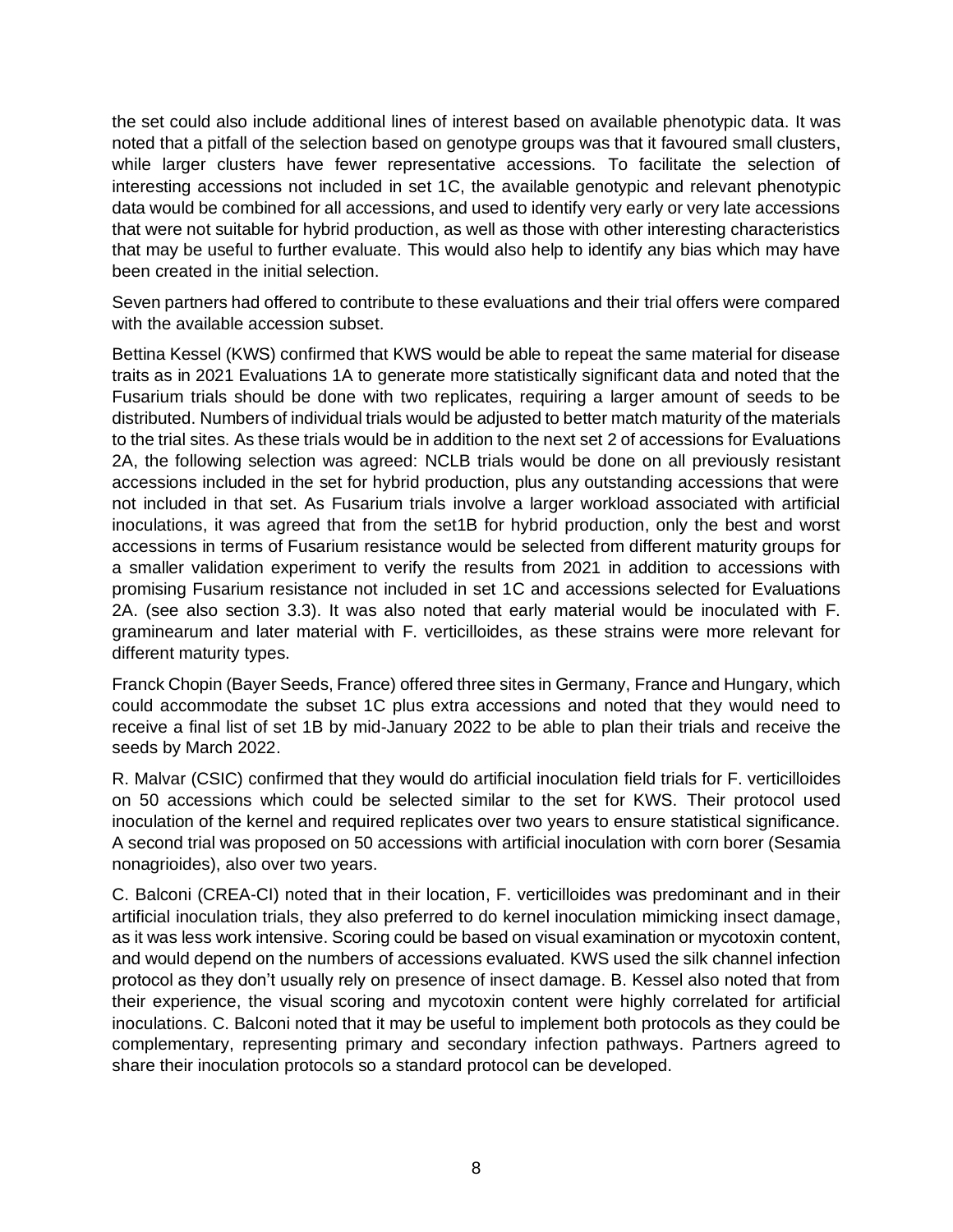A. Strigens (DSP Delley) confirmed that their trials would focus on the subset 1C selected for hybrid production. If this could be split into early and later maturity varieties, he could evaluate sets of 40 accessions in two locations, or alternatively do the whole set in one location only, preferably under cold conditions, which could be complementary to the other trials.

S. Melkior (RAGT) confirmed that they could offer a trial for the 86 accessions in subset 1C in Brittany, France with prevailing colder conditions and artificial inoculation with NCLB.

A trial matrix will be created for Evaluations 1B to match selected accessions and available trial sites and shared with partners in January to facilitate trial planning and seed distribution. The standard protocols for the different traits will be reviewed and amended as necessary, missing trait scoring protocols will be developed in time for the spring evaluations.

#### **3.3 Update and outlook for Evaluations 2A (set 2)**

In 2021, ~200 accessions were multiplied by partners in Croatia, France, Portugal, Serbia, Spain and Switzerland; in addition, the French genebank at INRAE has stocks available for 80 additional accessions. Most of these have been genotyped and included in the presented results and any remaining ones have been sent to INRAE for genotyping. Genebanks were reminded to provide missing information on collection sites and FAO maturity ratings, where available, to allow assignment of accessions to matching trial locations.

The second set 2 will be selected from these available accessions, taking into account available harvested seed and maturity group, with the aim to ensure maximum diversity in the evaluated set, based on available genetic information. Partners were asked to provide feedback on their contributions for the second set in a workplan excel file, similar to the one for the first round. In addition, it was noted that some accessions multiplied and genotyped in the first round were also still available to be included in this set.

A. Charcosset noted that it would be advisable to create a balance of origin within the material so that all countries are appropriately represented. While important traditional maize growing countries should be given extra weight, attention should be taken not to have certain countries overrepresented in the EVA set. Thus, using the available genetic data, closely related accessions from the same genebank could be eliminated to enhance the overall diversity in the set for evaluation.

S. Goritschnig noted that the second set would again be matched to available evaluation sites using a matrix as last year and a final number in the set adjusted as necessary. The second set of accessions includes material from different countries as compared to the first set. Italy offered to provide Italian landraces from available stocks to be included in the second set. Anne Zanetto (INRAE) confirmed that the 18 landraces multiplied in France this year were part of the ResGen88 project and had already been genotyped. Portugal could potentially provide accessions from their available stocks, depending on whether 2000 seeds are available. Unfortunately, Portugal will still not be able to multiply in 2022.

One other aspect to consider in the selection of set 2 would be the focus of the project, which is currently split in interest groups between drought tolerance and cold adaptation. This would depend on the origin of material.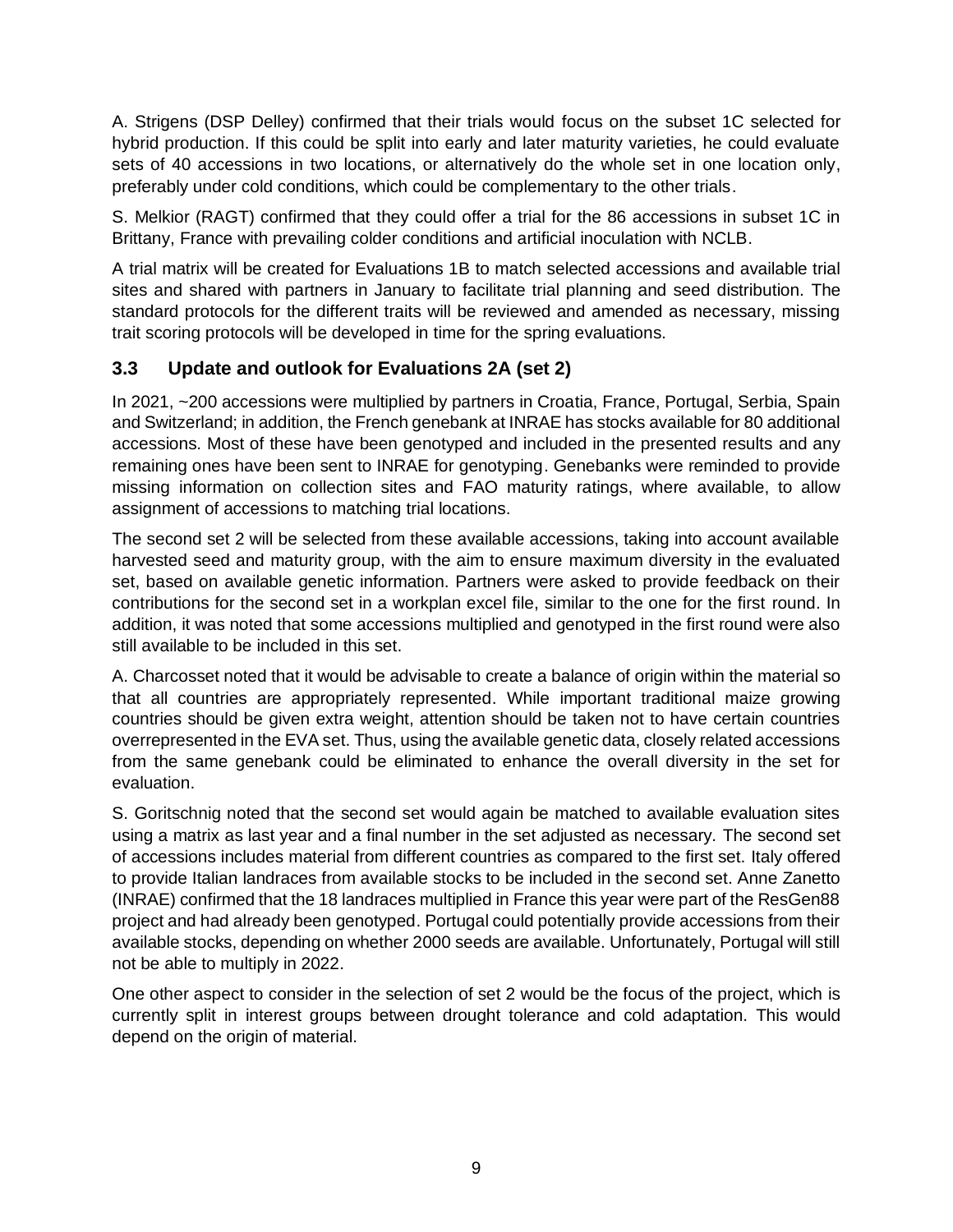#### **3.4 General discussion**

V. Andjelkovic requested company partners to provide direction for the selection of the final set of accessions, in terms of kernel type and maturity ratings. Taking the three sets together all accessions from participating genebanks should be included in the evaluations, but care should be taken especially for the final set to select appropriately according to the needs and priorities of the breeders. For example, the majority of accessions for hybrid production were selected from early material, thus if only MRIZP is interested in evaluating late maturity dent type materials then the sets should also be split accordingly. A. Strigens noted that the selection of early material for hybrid production in Chile was also based on the fact that seeds usually arrive later in spring and if evaluated in the same year would have to be of early maturity. Alternatively, hybrid production in the summer in Europe could use later materials as the seeds would be available in time for early sowing. He also noted that around 20 accessions from the Swiss genebank were indeed inbred lines, which could explain the lack of diversity between them. A. Charcosset noted that the intention was to sample the diversity present in the different genebanks and thus create an overall EVA set with maximum diversity, including different kernel types and maturity ratings and carrying target traits such as drought tolerance.

Another suggestion was to split the remaining sets into early and late materials, to facilitate evaluation across different sites and ensure that all maturity types are included in in depth evaluations. The selection of early materials in this first hybrid subset 1C was done also for practical reasons, as noted by A. Strigens and S. Melkior.

Genebanks were invited to propose accessions for multiplication of a third set in 2022. This set could include up to 340 accessions, as the genotyping budget still had this amount available. Partners were reminded to aim for a diverse set of accessions, in terms of origin and genetic relatedness, to ensure that the overall panel of EVA accessions was as diverse as possible. V. Andjelkovic noted that accessions from the Serbian genebank were historically from former Yugoslavia and so could have been collected in different regions. S. Goritschnig reminded partners that EURISCO relied on data provided by national coordinators, which was not always complete. Therefore, one of the overall goals of EVA was also to raise awareness of the importance of complete data and improve information in EURISCO.

To facilitate selection of this set and future subsets and to ensure timely seed distribution to partners, a calendar with deadlines will be created to guide logistics efforts.

Partners were reminded that the evaluations of set 3 as scheduled would go beyond the current project duration, and even though multiplication, hybrid production and genotyping would be covered by the project budget, the second year of evaluations would take place in 2024, and analysis would extend beyond the current project.

Next steps for the project would include finalizing the workplans for accession sets 1 and 2, and selection of set 3, based on discussions in the meeting. Actions related to that are summarized in the action list in Appendix 3.

### **4. Any other business**

V. Andjelkovic repeated her invitation to network partners to attend the XXVth EUCARPIA Maize and Sorghum Conference, scheduled in Belgrade, Serbia from 30 May to 2 June 2022. It was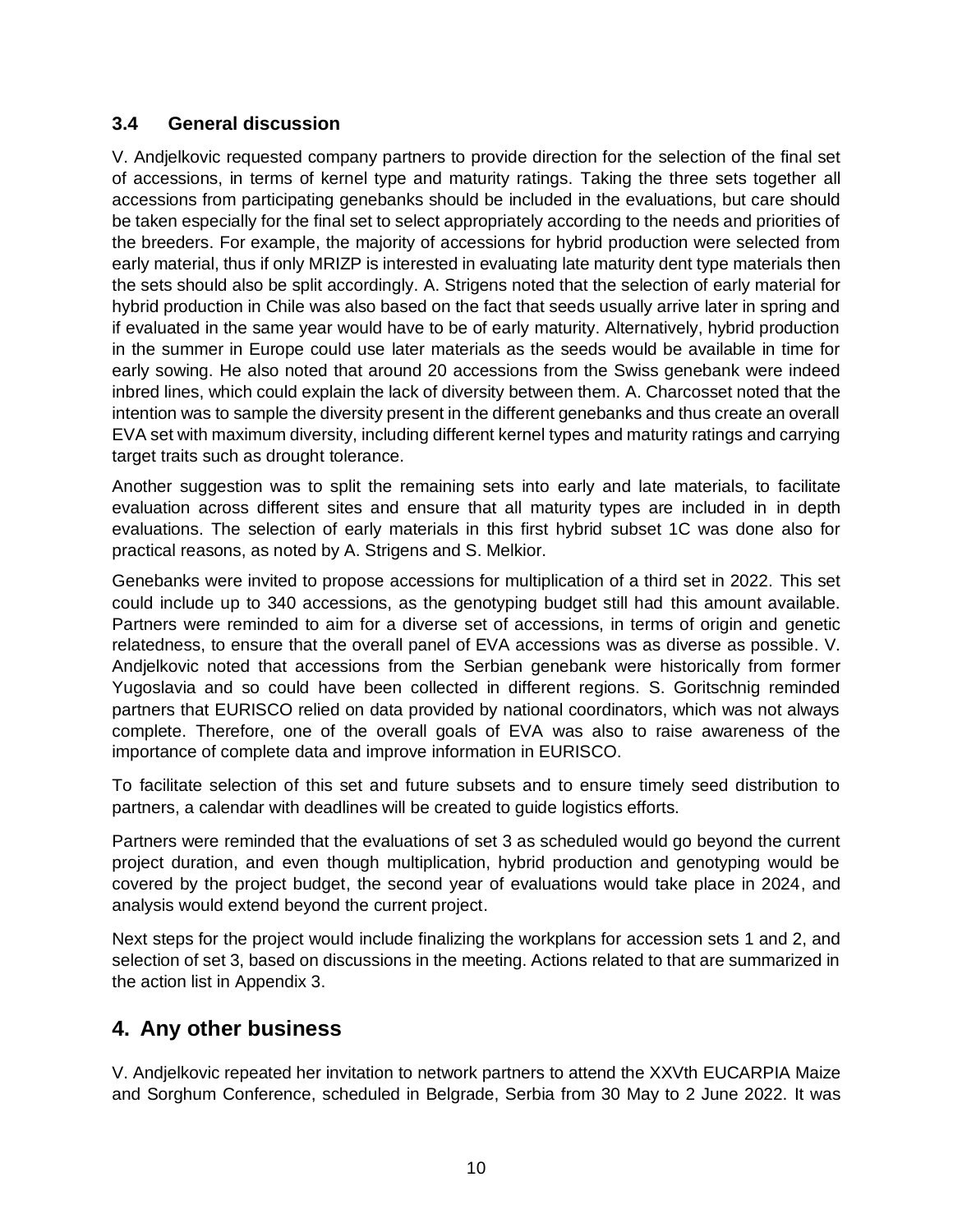suggested to hold an in-person project meeting adjacent to this conference, possibly using 1,5 days on 2 and 3 June, depending on the final programme of the conference and partners were asked to block these days in their calendars. Potential topics for this meeting could include a detailed review of protocols and templates, data analyses and long-term outlook for the EVA Maize network.

Meeting participants were invited to respond to an online survey to provide their feedback on the meeting and the project overall. Survey respondents were overall satisfied with the outcomes of the meeting and the progress made in the project. Topics that would require additional discussion were identified as how to involve all partners in the joint analyses of the generated data (genotyping and phenotyping) and to discuss a strategy for publication of results in line with the cooperation agreement and according to interests of both public and private partners. A clear plan and timeline was considered essential to streamline seed distributions to partners for the different activities. Some partners highlighted problems experienced in their work due to the Covid-19 pandemic, sometimes gravely affecting their project activities. Respondents were also strongly in favour of holding the next meeting in person, to facilitate interaction with partners.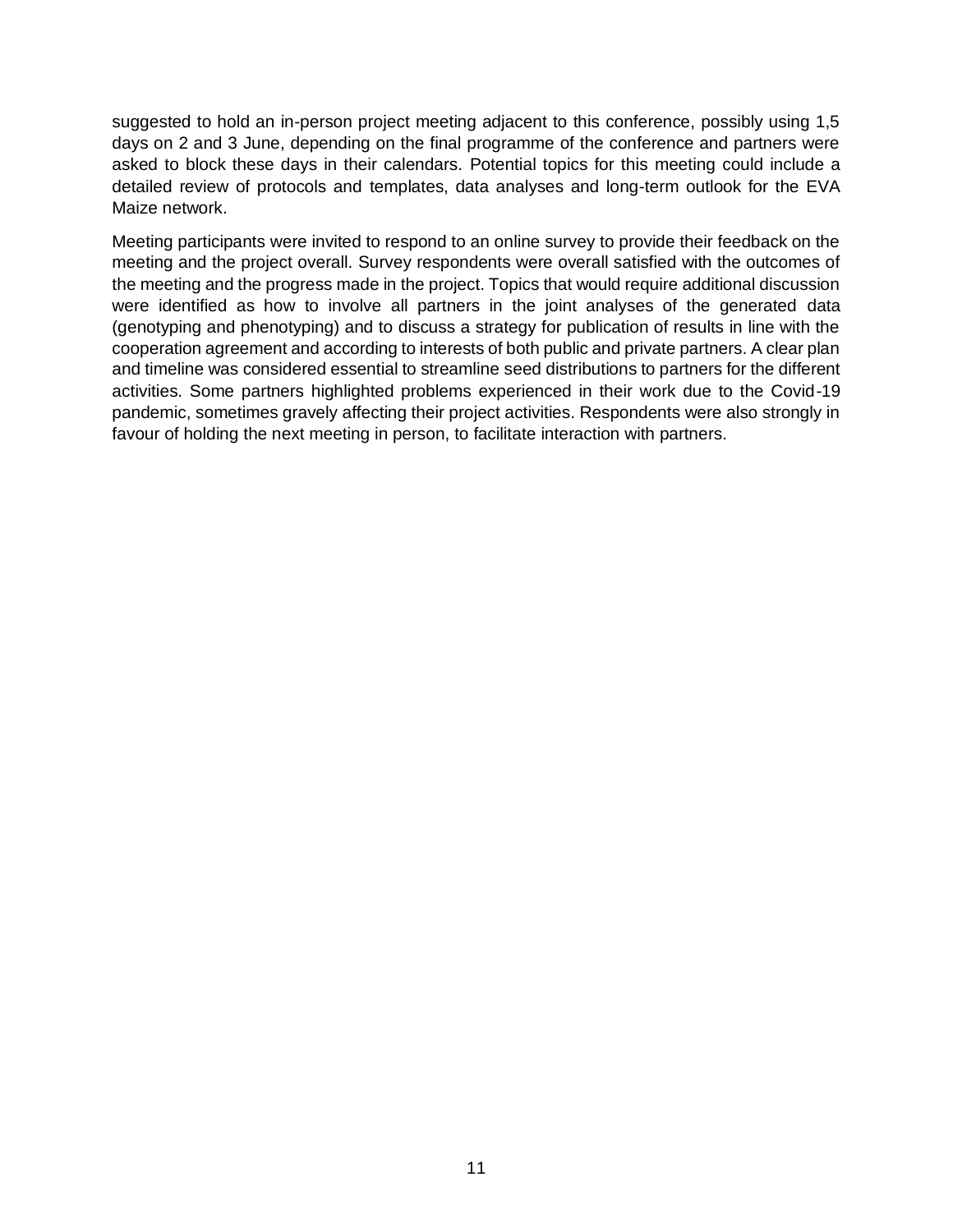# **Appendix 1. Meeting agenda**

# **22 NOVEMBER, 9:00– 13:00 (Venue: MS Teams)**

| $8:45 - 9:00$   | Connecting to MS Teams - technical assistance if needed                                                                                                                                                            |                                                                          |
|-----------------|--------------------------------------------------------------------------------------------------------------------------------------------------------------------------------------------------------------------|--------------------------------------------------------------------------|
|                 | <b>Welcome</b>                                                                                                                                                                                                     |                                                                          |
| $9:00 - 9:05$   | Welcome and review of platform and available files/tools                                                                                                                                                           | S. Goritschnig                                                           |
|                 | <b>Review of Project progress 2021</b>                                                                                                                                                                             |                                                                          |
| $9:05 - 9:15$   | Review of project workplan and general update                                                                                                                                                                      | S. Goritschnig                                                           |
| $9:15 - 9:45$   | <b>Highlights from 2021</b><br>Preliminary data from Evaluations 1A (set 1)                                                                                                                                        | V. Andjelkovic                                                           |
|                 |                                                                                                                                                                                                                    | R. Malvar<br><b>B.</b> Kessel<br>D. Murariu<br>C. Balconi<br>A. Strigens |
|                 | Overview of multiplications for next round of<br>evaluations                                                                                                                                                       | A. Charcosset<br>S. Goritschnig                                          |
| $9:45 - 10:15$  | Update from genotyping<br>Data from first batch<br>Plan for next batches                                                                                                                                           | S. Nicolas                                                               |
| $10:15 - 10:30$ | General discussion on first round of evaluations                                                                                                                                                                   | All                                                                      |
| $10:30 - 10:45$ | EURISCO - EVA intranet demo                                                                                                                                                                                        | S. Kumar                                                                 |
| $10:45 - 11:00$ | Coffee break                                                                                                                                                                                                       |                                                                          |
|                 | <b>Outlook for activities in 2022</b>                                                                                                                                                                              |                                                                          |
| $11:00 - 11:30$ | Update and outlook on Evaluations 1C (set 1)<br>Selection of accessions for hybrid production<br>Timeline for hybrid production<br>Review of traits for evaluations C<br><b>Discussion</b>                         | S. Goritschnig/All                                                       |
| $11:30 - 12:00$ | Update and outlook on Evaluations 1B (set 1)<br>Selection of accessions for in-depth evaluation of per<br>se accessions<br>Review of traits and locations for Evaluations B<br><b>Discussion</b><br>$\blacksquare$ | S. Goritschnig/All                                                       |
| $12:00 - 12:30$ | Update and outlook for Evaluations 2A (set 2)<br>Overview of available accessions<br>Review of traits and locations for Evaluations A<br>Genotyping of accessions<br>Discussion                                    | S. Goritschnig/All                                                       |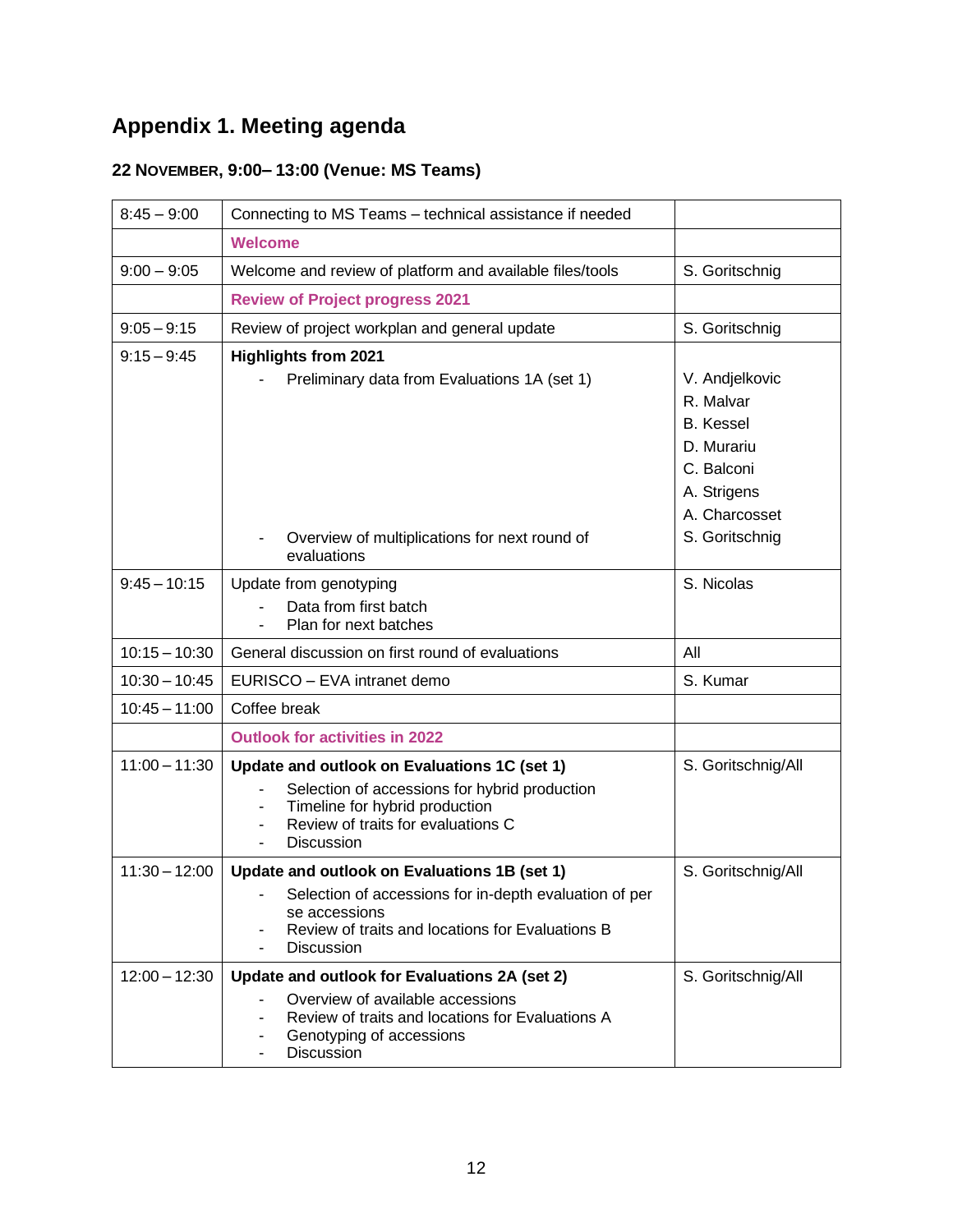| $12:30 - 12:55$ | <b>General discussion</b>                                                                                                                                                             | All |
|-----------------|---------------------------------------------------------------------------------------------------------------------------------------------------------------------------------------|-----|
|                 | Outlook for 3 <sup>rd</sup> set of accessions (multiplications in<br>۰<br>2022)<br>Wrap up of conclusions and agreements<br>Review of timelines and deliverables<br>Define next steps |     |
| $12:55 - 13:00$ | Any other business                                                                                                                                                                    |     |
|                 | Next meeting<br>۰                                                                                                                                                                     |     |
| 13:00           | Close of meeting                                                                                                                                                                      |     |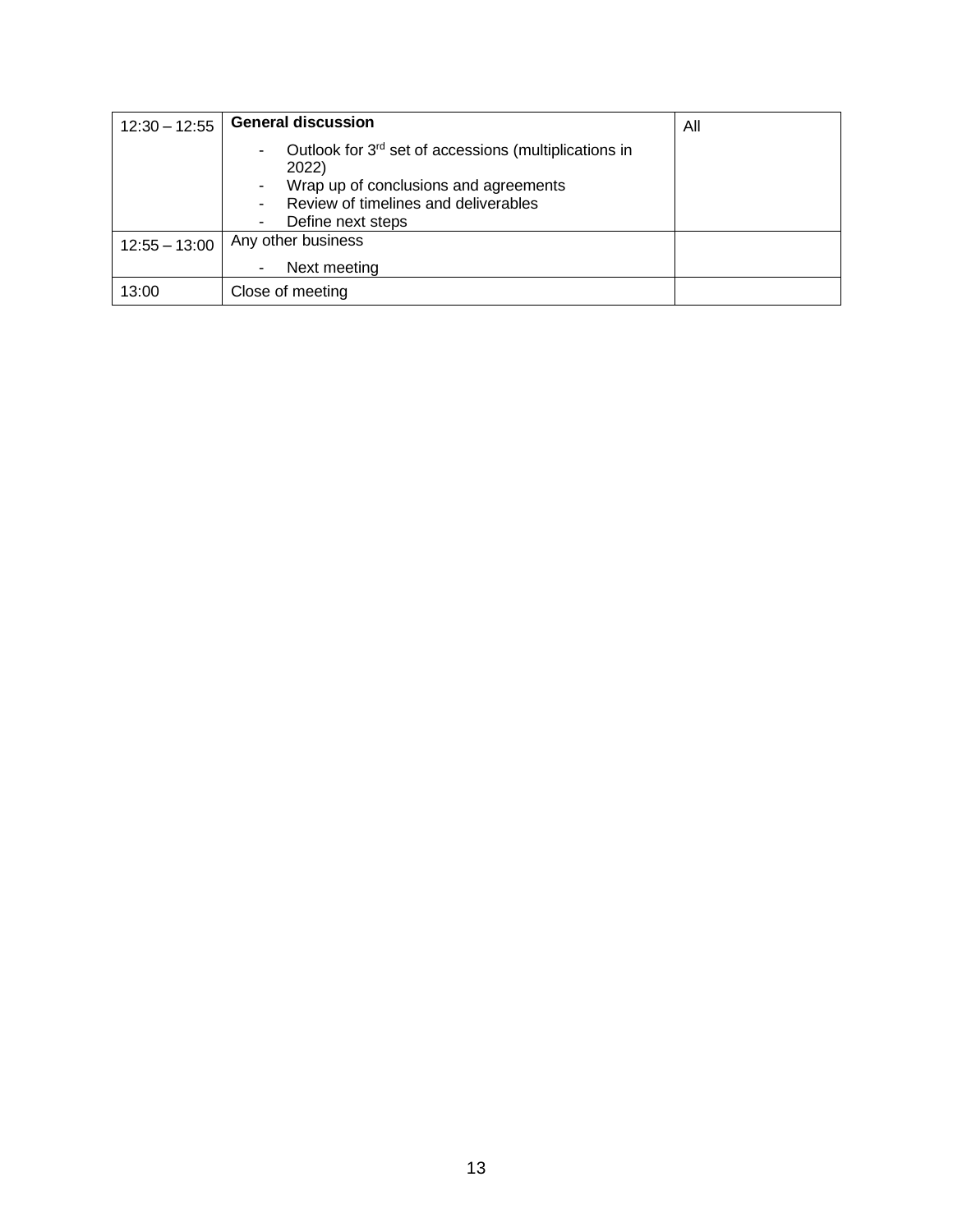# **Appendix 2. List of participants**

Violeta Andjelkovic Maize Research Institute Zemun Polje Slobodana Bajica 1 11080 Belgrade - Zemun Polje Serbia Email: violeta@mrizp.rs

Carlotta Balconi Consiglio per la Ricerca in Agricoltura e l'Analisi dell'Economia Agraria, Centro di Ricerca Cerealicoltura e Colture Industriali (CREA-CI), Sede di Bergamo Via Stezzano 24 24126 Bergamo Italy Email: carlotta.balconi@crea.gov.it

Ana Maria Barata Banco Portuguęs de Germoplasma Vegetal Instituto nacional de Investigação Agrária e Veterinária (BPGV-INIAV) 4700-859 Braga Portugal Email: anamaria.barata@iniav.pt

Jean Beigbeder Pro-Mais - Euroseeds Avenue des Arts 52 1000 Brussels Belgium Email: jeanbbd@wanadoo.fr

William Bourdoncle Bayer - Crop Science Borkener Straße 169 46325, Borken Germany Email: william.bourdoncle@bayer.com

Alain Charcosset INRAE - Génétique Quantitative et Évolution Le Moulon - Université Paris-Sud - CNRS -AgroParisTech Ferme du Moulon 91190 Gif-sur-Yvette France

Email: alain.charcosset@inrae.fr Franck Chopin **Bayer Crop Science** Chateau Mercier 82170 Monbequi France Email: franck.chopin@bayer.com

Nenad Delic Maize Research Institute Zemun Polje Slobodana Bajica 1 11080 Belgrade - Zemun Polje Serbia Email: ndelic@mrizp.rs

Carole Derue Lidea Seeds 117 avenue de Vendôme 41000 Blois France Email: carole.derue@lidea-seeds.com

Amelie Le Foll **MAS** Seeds Route de Saint-Severa 40280 Haut-Mauco France Email: lefoll@maisadour.com

Gwenaëlle Gossart Lidea Seeds 117 avenue de Vendôme 41000 Blois France Email: gwenaelle.gossart@lidea-seeds.com

**Brigitte Gouesnard INRAE, UMR AGAP** Bâtiment Arcad 10 rue Arthur Young 34000 Montpellier France Tel: (33) 4 32 72 23 20 Email: brigitte.gouesnard@inrae.fr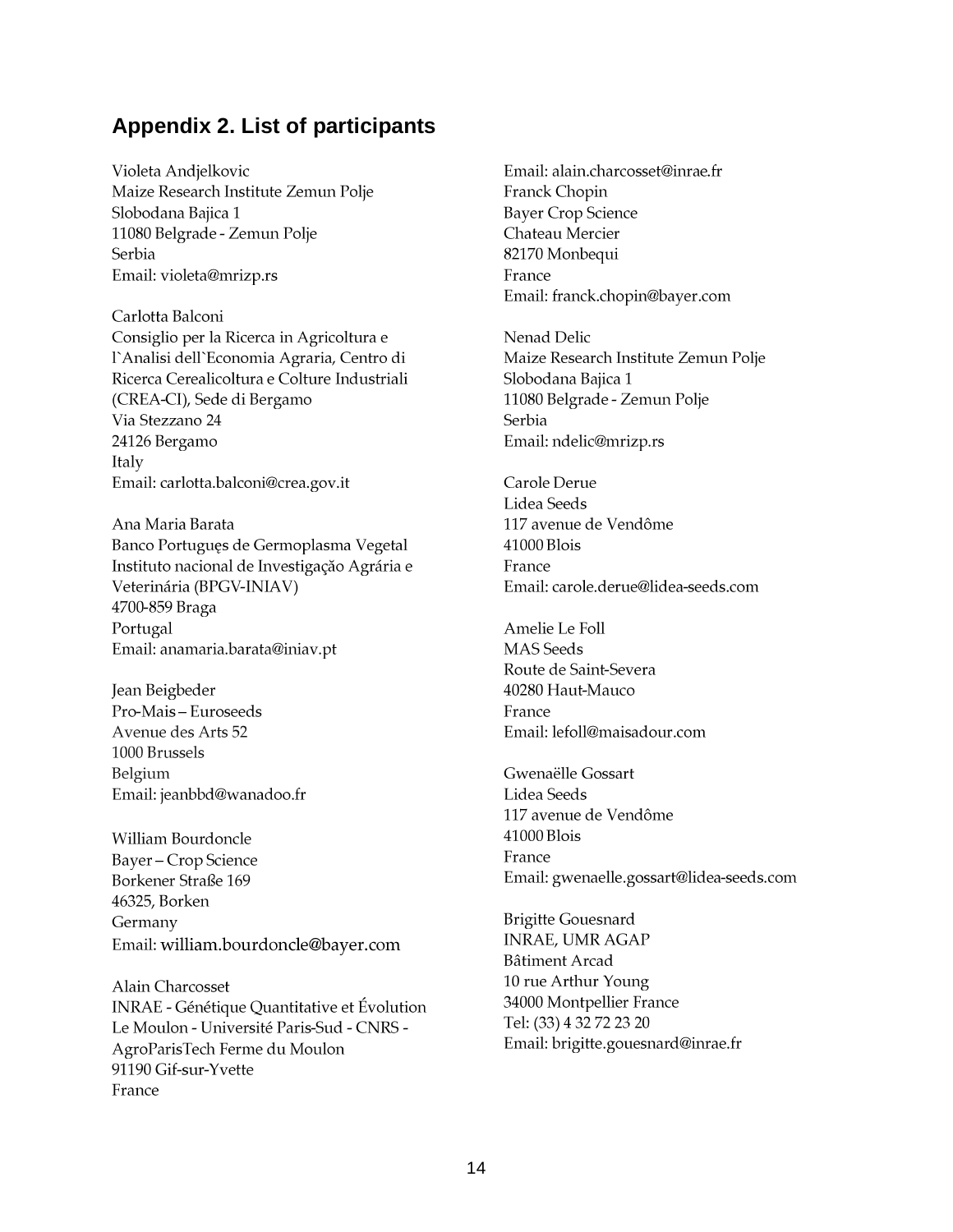Colin Guillaume **MAS** Seeds 1 Route de Saint-Sever 40280 Haut-Mauco France Email: guillaume@maisadour.com

**Bettina Kessel KWS SAAT** Grimsehlstrasse 31, Postfach 1463 Einbeck Germany Email: bettina.kessel@kws.com

Natalija Kravić Maize Research Institute Zemun Polje Slobodana Bajica 1 Belgrade Serbia Email: nkravic@mrizp.rs

Suman Kumar Leibniz Institute of Plant Genetics & Crop Plant Research (IPK) - Gatersleben Stadt Seeland Corrensstrasse 3 Germany Email: kumar@ipk-gatersleben.de

Ulrike Lohwasser Leibniz Institute of Plant Genetics and Crop Plant Research (IPK) Corrensstr. 3 06466 Seeland OT Gatersleben Germany Email: lohwasse@ipk-gatersleben.de

Giuseppe De Luise Consiglio per la Ricerca in Agricoltura e l'Analisi dell'Economia Agraria, Centro di Ricerca Cerealicoltura e Colture Industriali (CREA-CI), ), Sede di Bergamo Via Stezzano 24 24126 Bergamo Italy Email: Giuseppe.deluise@crea.gov.it

Rosa Ana Malvar Mision Biologica de Galicia, CSIC Apartado 28 Pontevedra 36080 Spain Email: rmalvar@mbg.csic.es

**Stephane Melkior** RAGT<sub>2n</sub> ZA Route de Dax 40300 Port de Lanne France Email: SMelkior@ragt.fr

Danela Murariu Suceava Genebank B-dul 1 Mai nr. 17 720224 Suceava Romania Email: dmurariu@suceava.astral.ro

Rita Redaelli Consiglio per la Ricerca in Agricoltura e l'Analisi dell'Economia Agraria, Centro di Ricerca Cerealicoltura e Colture Industriali (CREA-CI), Sede di Bergamo Via Stezzano 26 24126 Bergamo Italy Email: rita.redaelli@crea.gov.it

Pedro Manuel Reis Mendes Moreira Departamento de Cięncia Agronómicas Politécnico de Coimbra – Escola Superior Agrária de Coimbra 3045-601 Coimbra Portugal Email: pmm@esac.pt

Hrvoje Šarčević Faculty of Agriculture; University of Zagreb Svetosimunska 25 Zagreb 1000 Serbia Email: hsarcevic@agr.hr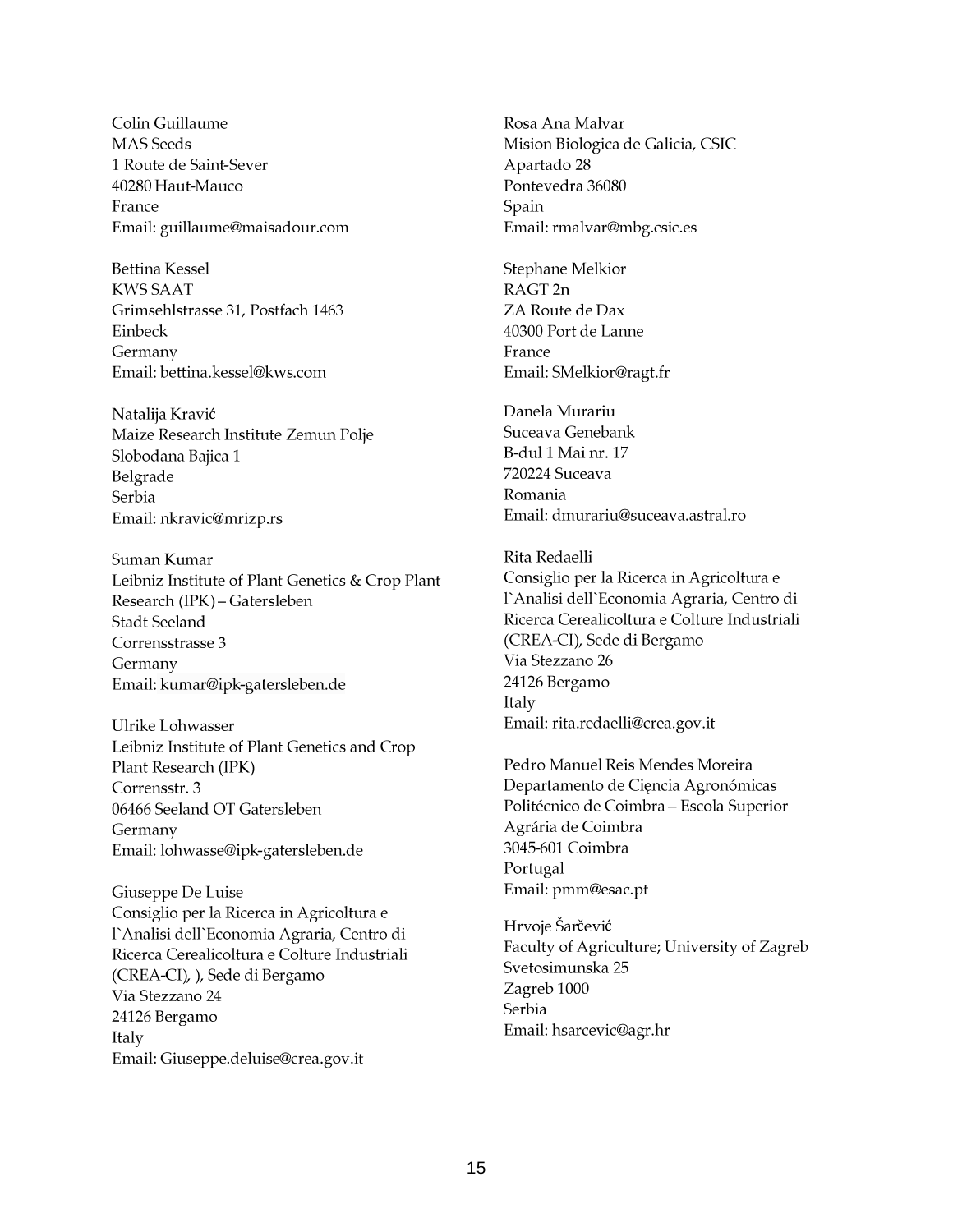Beate Schierscher-Viret Agroscope Route de Duillier 50 1260 Nyon 1 Switzerland Email: beate.schierscherviret@agroscope.admin.ch

Alexandre Strigens Delley Semences et Plantes SA Route de Portalban 40 1567 Delley Switzerland Email: strigens@dsp-delley.ch

Alessio Torri Consiglio per la Ricerca in Agricoltura e l'Analisi dell'Economia Agraria, Centro di Ricerca Cerealicoltura e Colture Industriali (CREA-CI), Sede di Bergamo Via Stezzano 26 24126 Bergamo Italy Email: alessio.torri@crea.gov.it

Anne Zanetto **INRAE - Centre de Montpellier** Batiment ARCAD. Rue Arthur Young 34000 Montpellier France Email: anne.zanetto@inrae.fr

#### **ECPGR Secretariat**

Vanessa Bryant The Alliance of Bioversity International & CIAT Via San Domenico 1 00153 Rome **Italy** Email: v.bryant@cgiar.org

Sandra Goritschnig The Alliance of Bioversity International & CIAT Via San Domenico 1 00153 Rome **Italy** Email: s.goritschnig@cgiar.org

Lorenzo Maggioni The Alliance of Bioversity International & CIAT Via San Domenico 1 00153 Rome Italy Email: l.maggioni@cgiar.org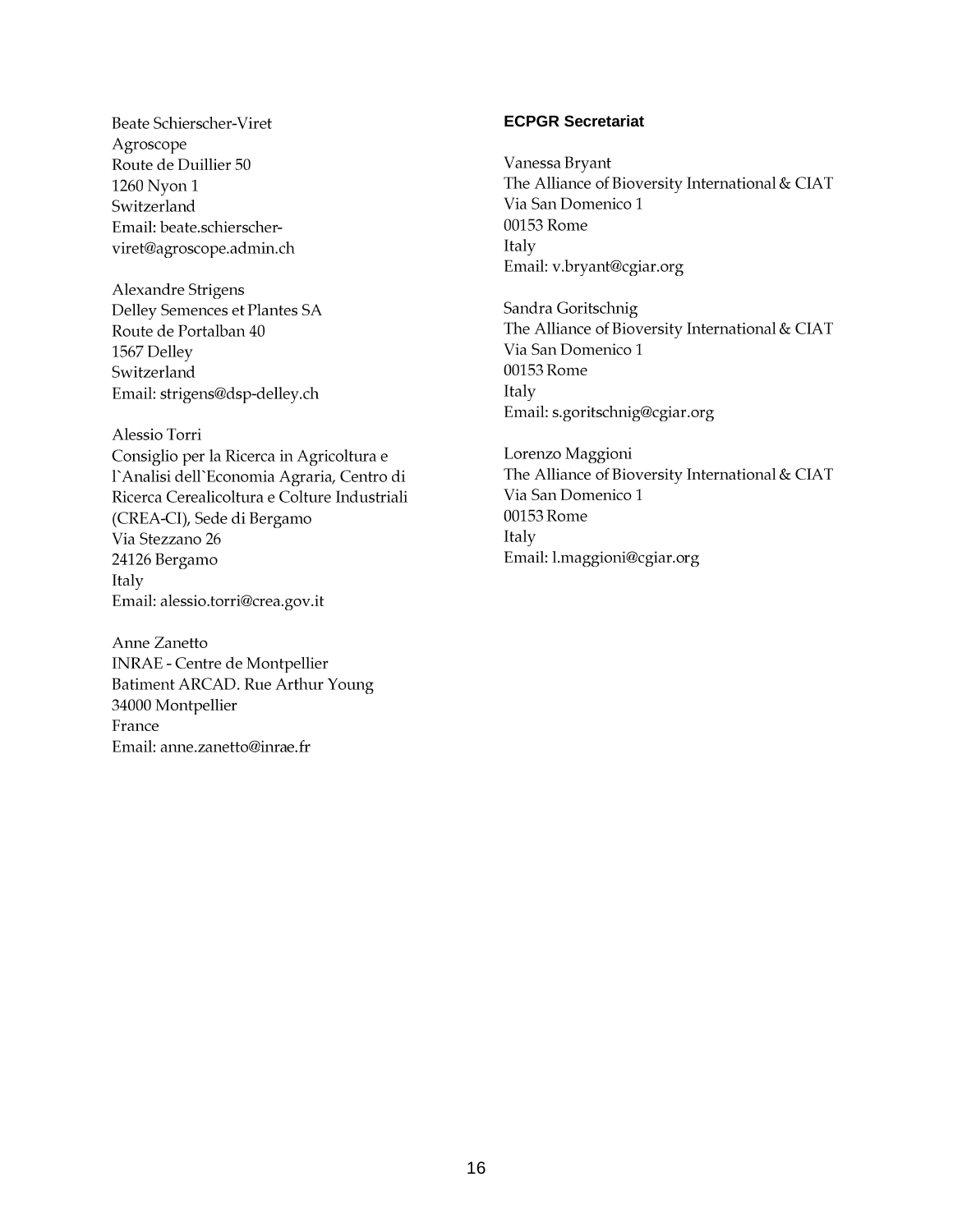# **Appendix 3: Action list**

| $\pmb{\sharp}$ | <b>Activity</b> | <b>Action</b>                          | Responsible                      | Due date |  |
|----------------|-----------------|----------------------------------------|----------------------------------|----------|--|
| $\mathbf{1}$   | Eval 1A         | provide list of accessions multiplied  | C. Balconi                       | Jan-22   |  |
|                |                 | during Eval1A in CREA-CI trial         |                                  |          |  |
|                |                 | compile list of accessions for subset  |                                  |          |  |
|                |                 | in Eval 1B (=hybrid subset 1C plus     |                                  |          |  |
| $\overline{2}$ | Eval 1B         | interesting accessions in terms of     | S. Goritschnig                   | $Jan-22$ |  |
|                |                 | resistance and extreme maturity        |                                  |          |  |
|                |                 | ratings)                               |                                  |          |  |
| 3              | Eval 1B         | finalize trial site commitments for    | S. Goritschnig and               | Jan-22   |  |
|                |                 | in-depth per se trials in 2022         | evaluating partners              |          |  |
| 4              | Eval 1B         | create trial matrix for landraces and  | S. Goritschnig                   | Jan-22   |  |
|                |                 | evaluation sites                       |                                  |          |  |
| 5              | Eval 1C         | compile list of hybrid populations     | S. Goritschnig                   | Jan-22   |  |
|                |                 | and assign EVA ID                      |                                  |          |  |
| 6              | Eval 1C         | finalize trial site commitments for    | S. Goritschnig and               | Jan-22   |  |
|                |                 | hybrid trials in 2022                  | evaluating partners              |          |  |
| 7              | Eval 1C         | create trial matrix for hybrid         | S. Goritschnig                   | Jan-22   |  |
|                |                 | populations and evaluation sites       |                                  |          |  |
| 8              | Eval 2A         | finalize trial site commitments for    | S. Goritschnig and               | Jan-22   |  |
|                |                 | Eval 2A trials on set2 in 2022         | evaluating partners              |          |  |
| 9              | Eval 2A         | create trial matrix for landraces and  | S. Goritschnig                   | Jan-22   |  |
|                |                 | evaluation sites                       |                                  |          |  |
| 10             | Evaluations     | provide deadlines for receipt of       | all evaluating partners   Jan-22 | Jan-22   |  |
|                |                 | seeds for different evaluations        |                                  |          |  |
|                |                 | provide PCA data and genetic           |                                  |          |  |
|                |                 | grouping information for all           |                                  |          |  |
| 11             | genotyping      | genotyped EVA accessions (including    | S. Nicolas/D. Madur              |          |  |
|                |                 | French accessions already              |                                  |          |  |
|                |                 | genotyped through a different          |                                  |          |  |
|                |                 | project)                               |                                  |          |  |
|                |                 | provide list of accessions that could  |                                  | $Jan-22$ |  |
| 12             | Multiplication  | be provided for sets 2 and 3 from      | C. Balconi, AM. Barata           |          |  |
|                |                 | existing stocks (CREA and INIAV)       |                                  |          |  |
| 13             | workplanning    | Update information in workplan for     | all partners                     | Jan-22   |  |
|                |                 | set 2                                  |                                  |          |  |
| 14             | Eval 1A         | take pictures of ears                  | R. Malvar                        | Feb-22   |  |
| 15             | Eval 1A         | provide final evaluation data for Eval | evaluation partners              | Feb-22   |  |
|                |                 | 1A trials in 2021 on sharepoint        |                                  |          |  |
| 16             |                 | share inoculation protocols for        | B. Kessel, C. Balconi,           | Feb-22   |  |
|                | Evaluations     | Fusarium ear rot                       | R. Malvar, S.                    |          |  |
|                |                 |                                        | Goritschnig                      |          |  |
|                |                 | select third set of maize accessions,  |                                  |          |  |
| 17             | Multiplication  | with a view to maximum diversity       | genebanks                        | Feb-22   |  |
|                |                 | and representativeness                 |                                  |          |  |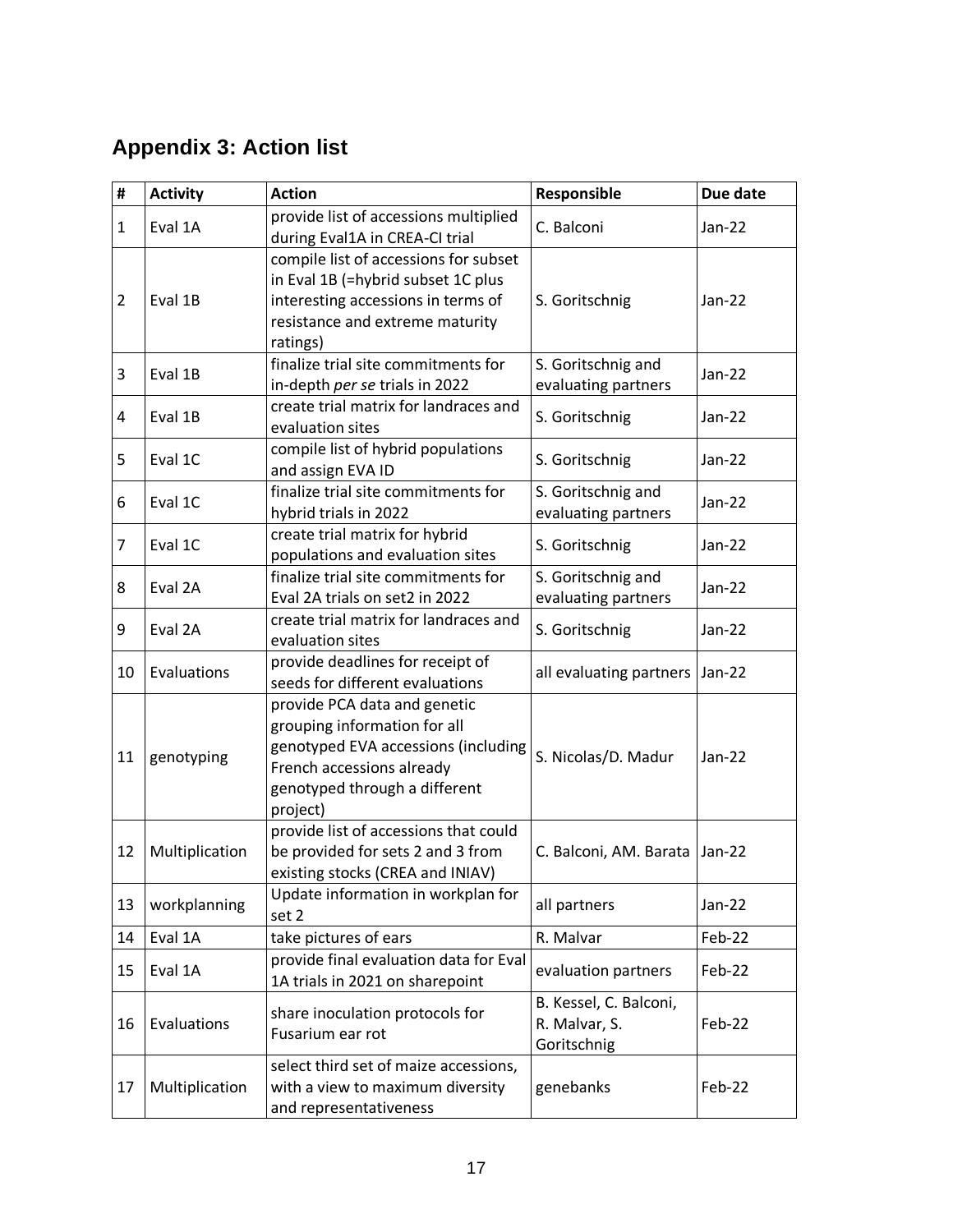| #  | <b>Activity</b> | <b>Action</b>                                                                                                                             | Responsible          | Due date      |
|----|-----------------|-------------------------------------------------------------------------------------------------------------------------------------------|----------------------|---------------|
| 18 | workplanning    | include calendar with deadlines in<br><b>MS Teams environment</b>                                                                         | S. Goritschnig       | Feb-22        |
| 19 | Eval 1A         | upload pictures to EURISCO-EVA                                                                                                            | S. Goritschnig       | Mar-22        |
| 20 | Eval 1A         | upload data from Eval 1A to<br><b>EURISCO-EVA</b>                                                                                         | S. Goritschnig       | Mar-22        |
| 21 | Eval 1B         | compile scoring protocol and data<br>collection templates for traits in<br>evaluations                                                    | S. Goritschnig       | Mar-22        |
| 22 | Eval 1C         | compile scoring protocol and data<br>collection templates for traits in<br>evaluations                                                    | S. Goritschnig       | $Mar-22$      |
| 23 | Evaluations     | review scoring protocol for plant<br>vigor, stalk rot, smut fungus; include<br>intermediate values for scores                             | S. Goritschnig       | Mar-22        |
| 24 | Evaluations     | review data collection template and<br>create templates for Evaluations B<br>and C                                                        | S. Goritschnig       | Mar-22        |
| 25 | genotyping      | ensure that all accessions included<br>in multiplications and evaluation<br>sets are in the genotyping pipeline<br>or have data available | S. Goritschnig       | $Mar-22$      |
| 26 | genotyping      | create a public repository for<br>network genotyping data                                                                                 | S. Goritschnig/INRAE | Mar-22        |
| 27 | data analysis   | present student's results on data<br>analysis during next in person<br>meeting                                                            | A. Charcosset        | $May-22$      |
| 28 | meeting         | next project meeting in person in<br>Belgrade, Serbia                                                                                     | All                  | <b>Jun-22</b> |